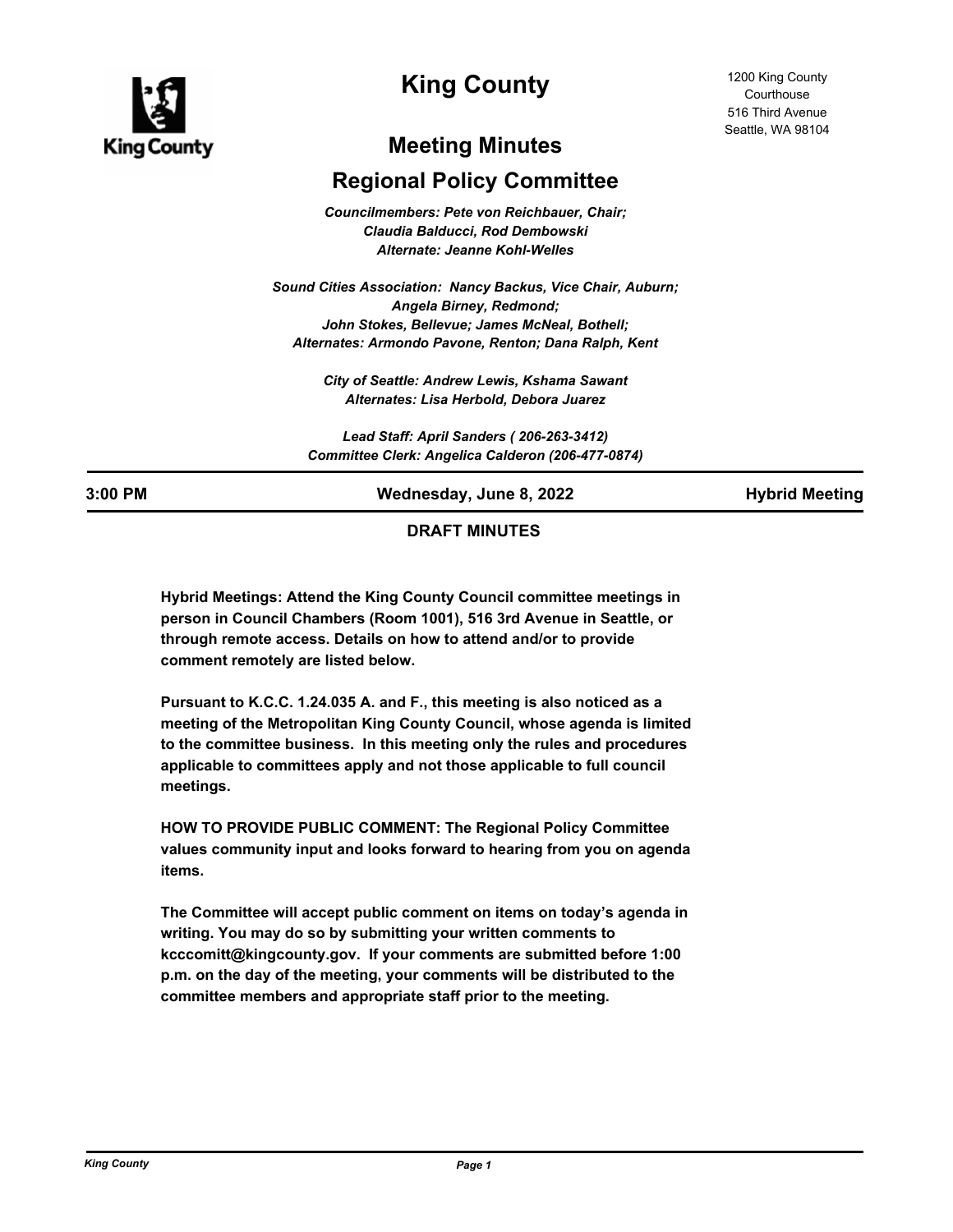**HOW TO WATCH/LISTEN TO THE MEETING REMOTELY: There are three ways to watch or listen to the meeting:**

**1) Stream online via this link** 

**https://livestream.com/accounts/15175343/events/4485487 or input the link web address into your web browser.**

**2) Watch King County TV Channel 22 (Comcast Channel 22 and 322(HD), Wave Broadband Channel 22)**

**3) Listen to the meeting by telephone.**

**Dial: 1 253 215 8782 Webinar ID: 827 1647 4590**

**To help us manage the meeting, please use the Livestream or King County TV options listed above, if possible, to watch or listen to the meeting.**

### **1. Call to Order**

*Chair von Reichbauer called the meeting to order at 3:00 p.m*

### **2. Roll Call**

Present: 10 - Backus, Balducci, Birney, Dembowski, Lewis, McNeal, Stokes, von Reichbauer, Pavone and Ralph **Excused:** 1 - Sawant

#### **3. Approval of Minutes**

*Mayor Backus moved approval of the May 11, 2022 meeting minutes. There being no objections, the minutes were approved.*

# **Briefing**

#### **4. [Briefing No. 2022-B0064](http://kingcounty.legistar.com/gateway.aspx?m=l&id=/matter.aspx?key=23091)**

Harborview Medical Center Briefing

*Steffanie Fain, President of the Harborview Board of Trustees, Sommer Kleweno Walley, CEO of Harborview Medical Center and Monica Vavilala, MD, Director of the Harborview Injury Prevention and Research Center, briefed the Committee via PowerPoint presentation and answered questions from the members.*

#### **This matter was Presented**

# **Discussion and Possible Action**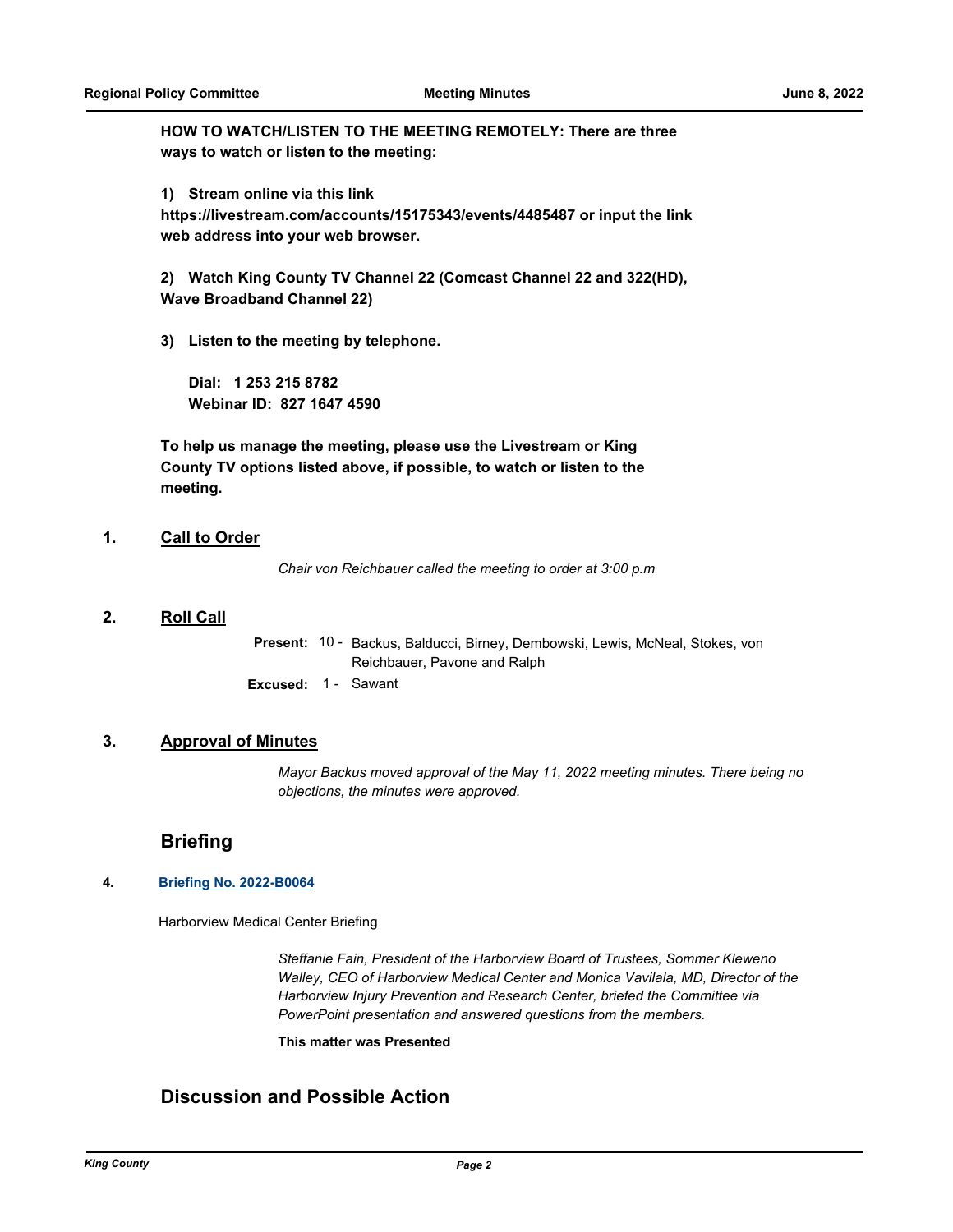#### **5. [Proposed Substitute Motion No. 2021-0283.2](http://kingcounty.legistar.com/gateway.aspx?m=l&id=/matter.aspx?key=22349)**

A MOTION accepting the 2020 annual mental illness and drug dependency evaluation summary report, in compliance with K.C.C. 4A.500.309.

*Sponsors:* Kohl-Welles

*April Sanders, Council staff, briefed the Committee on the legislation and answered questions from the members. Robin Pfohman (foe-min), MIDD Coordinator, DCHS*

*Due to the design of the legislative tracking software used to produce the proceedings, the vote on this item is misreported. The correct vote is:*

*Votes: Yes: 11 Mr. von Reichbauer, Ms. Balducci, Mr. Dembowski, Mr. Lewis, Ms. Backus, Mr. McNeal, Mr. Stokes and Ms. Birney No: 0 Excused: 1 Ms. Sawant*

**A motion was made by Mayor Backus that this Motion be Recommended Do Pass. The motion carried by the following vote:**

- Yes: 12.5 Backus, Balducci, Birney, Dembowski, Lewis, McNeal, Stokes, von Reichbauer, Pavone and Ralph
- **Excused:** 1 Sawant

## **Briefing**

**6. [Briefing No. 2022-B0078](http://kingcounty.legistar.com/gateway.aspx?m=l&id=/matter.aspx?key=23160)**

Conservation Futures Levy Renewal

*Jake Tracy, Council staff, briefed the Committee and answered questions from the members. Christie True, Director, Department of Natural Resources and Parks and April Putney, Assistant County Executive, King County Executive, commented and answered question from the members.*

#### **This matter was Presented**

# **Other Business**

*There were no other business to come before the Committee*

### **Adjournment**

*The meeting was adjourned at 4:07 p.m.*